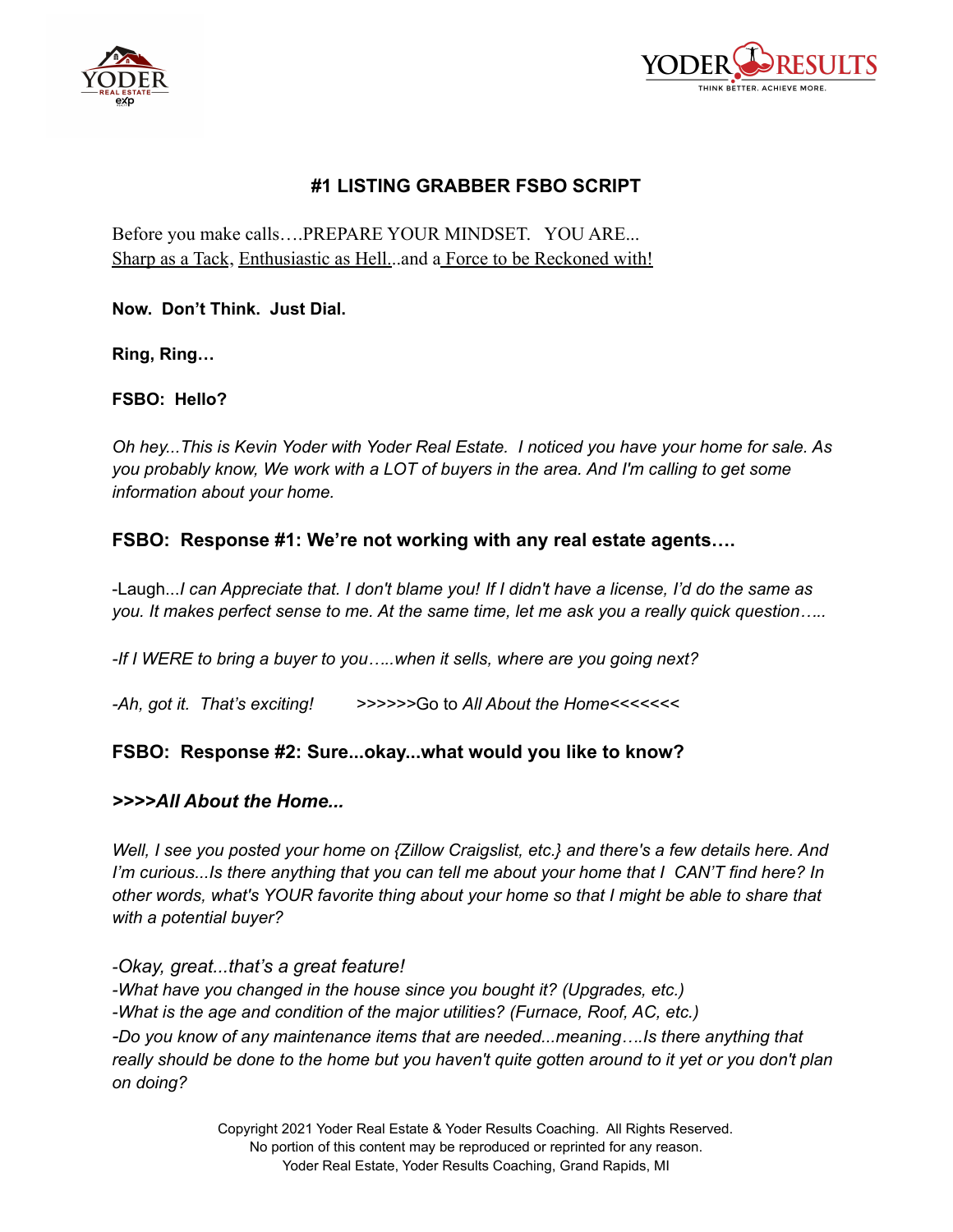



*-Got it – well great! Thank you for sharing!* -So if one of my buyers wanted to purchase your home in the next 20 to 30 days or so, would *that present a problem for you?*

### **FSBO: Do you have a buyer?**

*-I very well might. I would have to see the property first. -And out of curiosity what's an ideal timeline for you to get to* **{INSERT LOCATION}** *Okay, got it….*

*So I'm curious...if I were to bring a buyer to you.. …that would purchase your house at YOUR price and close around YOUR schedule, and this buyer has no home sale contingencies, zero inspection issues, or appraisal issues- in other words- {Mr. / Mrs. Seller}, you are COMPLETELY in control of the process and this buyer is the one you've been looking for. But MOST importantly, the check I hand you at the closing table is the same, but very likely...SIGNIFICANTLY more than you're able to get selling it yourself, then would you be open-minded to finding out how I can help you accomplish this by listing with me?*

## **FSBO: Sure, if you can do all of that, then I'd be open to talking with you.**

-Excellent, I'm going to be in the area a couple times this week. What works better for you and *{spouse/partner}, afternoons or evenings? -Great, looks like I have DAY at TIME or DAY at TIME? Which works better for you?*

*-Okay, here's what happens next. I'm going to send you an email with a link to a video that outlines our entire marketing and selling process. Now, there are THOUSANDS of agents in our market...and the way each one goes to market...varies greatly...which means the results can be quite different.*

*But after you watch this video you will be 100% clear and confident that our marketing and selling system is going to get you the most amount of money, in the shortest amount of time, and with the least amount of hassle. Because this is what we do best! And we're doing it for others right now in THIS market...and will do the same thing for you! THIS I promise you!*

*So, no obligations here whatsoever – except for one. Watch the video and you will know why* when you do. Do we have a deal? Great, I look forward to seeing you {& partner} on date and *time! Bye-bye*